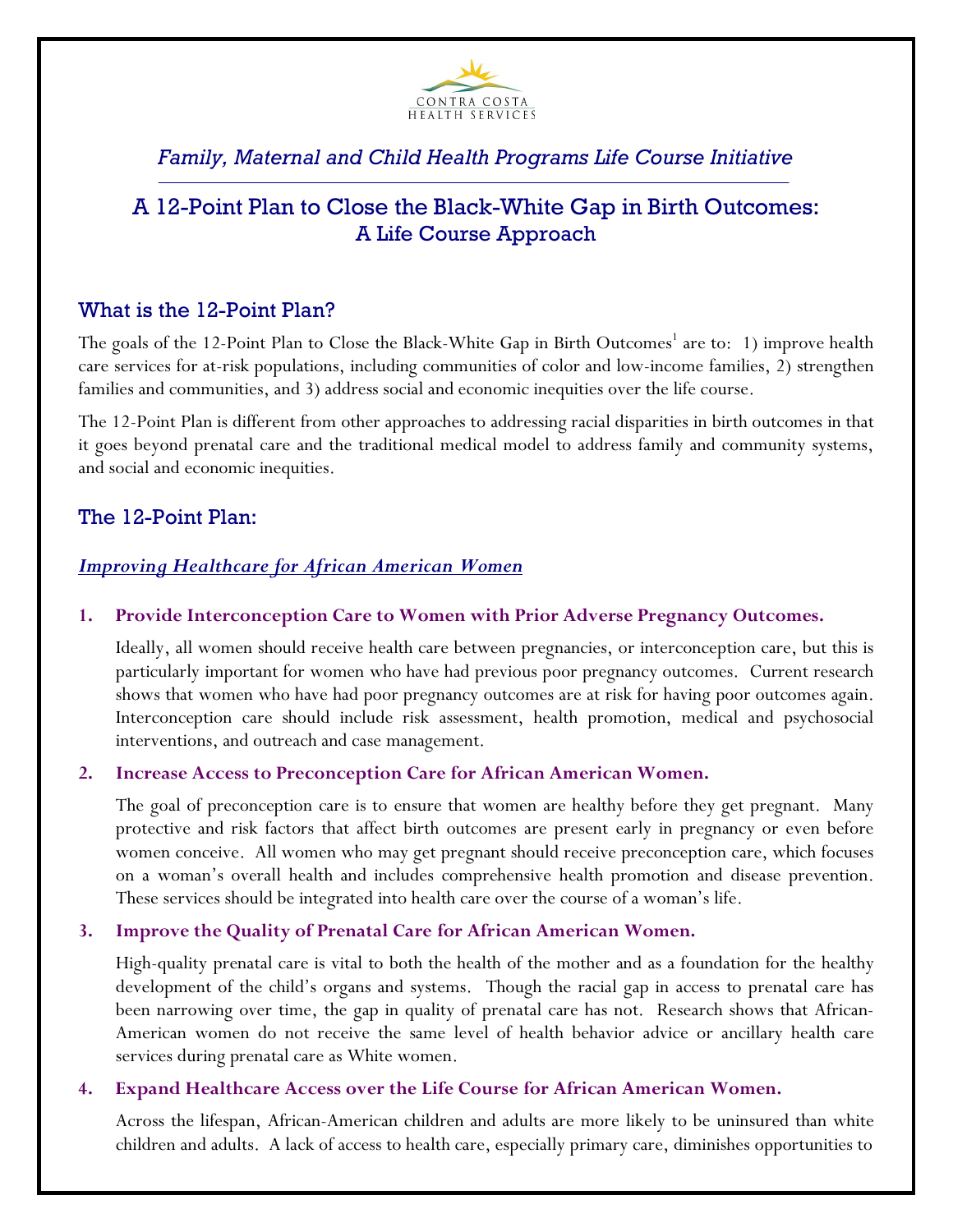provide preventive health education messages and increases the risk of delayed diagnosis and treatment of disease.

## *Strengthening African American Families and Communities*

## **5. Strengthen Father Involvement in African American Families.**

In the U.S. today, 49% of poor African-American children live in single-mother families with little or no father involvement. The involvement of fathers in their families can be addressed at the individual, interpersonal, neighborhood and community, and policy levels, across the life course. Fathers need educational, employment, legal, and social services. They also need assistance in improving their relationships with the women in their lives. Community institutions need to take a leadership role in addressing the higher rates of unemployment, violence, and incarceration among African-American men in many communities. Finally, public policies (i.e. Temporary Assistance for Needy Families, Earned Income Tax Credit, and child support) need to be improved to support families that stay together.

## **6. Enhance Systems Coordination and Integration for Family Support Services.**

Currently, services for low-income families are fragmented, requiring parents to visit multiple locations, fill out duplicative paperwork, and arrange for child care and transportation to be able to do all of this. Community-based family resource centers that integrate various sources of funding can provide these families with comprehensive health and social services in "one-stop shopping."

#### **7. Create Reproductive Social Capital in African American Communities.**

Social capital is the level of social connectedness within a community, and research shows that social capital is associated with disparities in health. Reproductive social capital is an extension of this concept, focusing on those aspects of a community's organization that foster the connectedness of pregnant women to their communities and the promotion of reproductive health within those communities.

## **8. Invest in Community Building and Urban Renewal.**

Socioeconomically disadvantaged neighborhoods, often in urban environments, have been shown to have a negative impact on health outcomes. These neighborhoods are often racially segregated; are more likely to be located near freeways and industries that expose residents to pollution; are more likely to include individuals who engage in violence, and drug and alcohol abuse; have less access to healthy foods and safe exercise; and are underserved by health and social service providers. Men and women who grow up and live in these neighborhoods will accumulate stressors and risk factors throughout their lives that will affect their health and the health of their children. Improvements in these communities will be achieved through economic, political, and infrastructure development.

## *Addressing Social and Economic Inequities*

## **9. Close the Education Gap.**

Despite the official desegregation of schools in the United States, substantial disparities in educational opportunities exist, and many low-income children and children of color enter school already behind their white peers in terms of reading and math skills. In addition, these children have less access to